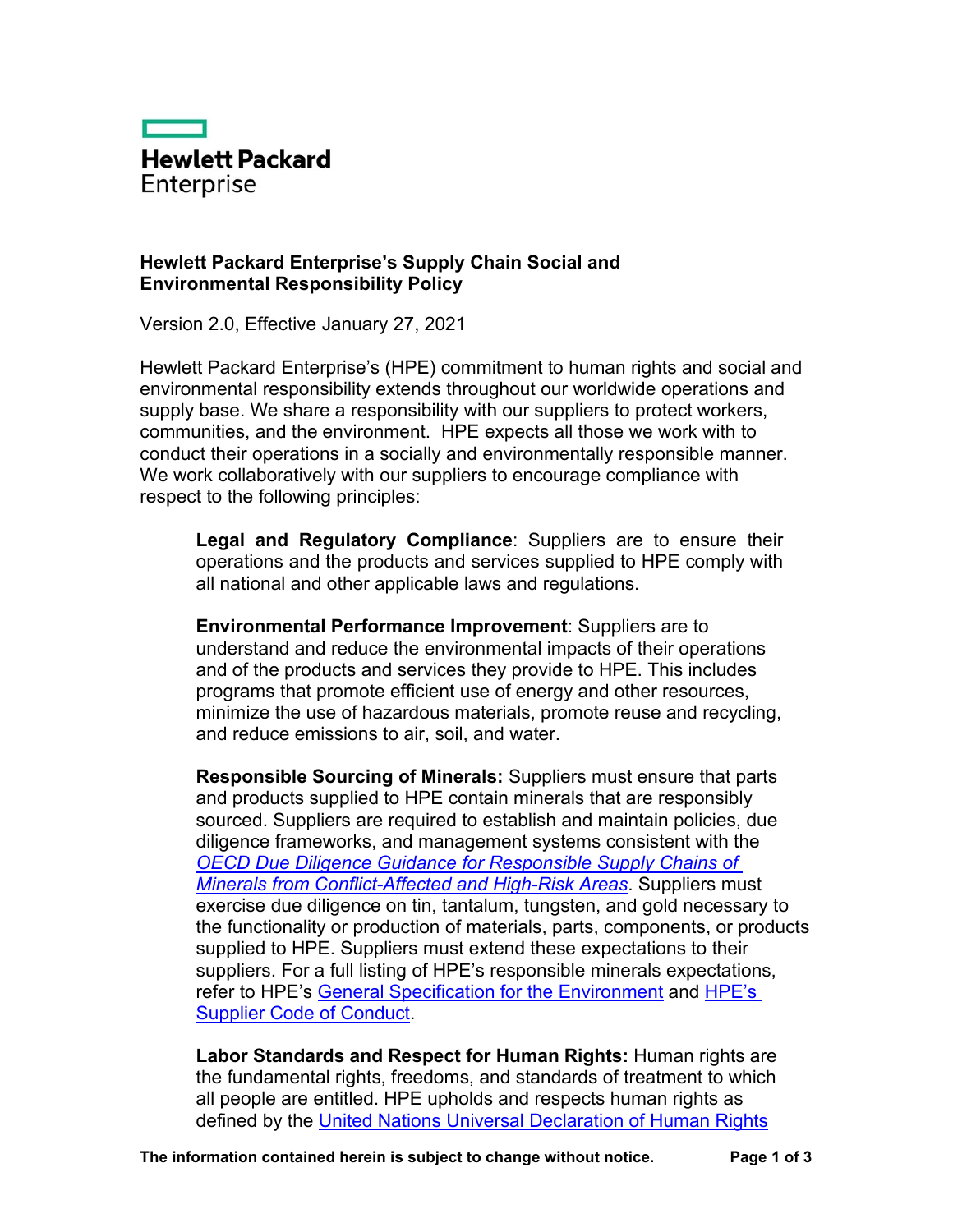(UDHR) through our commitment and adherence to the UN Guiding [Principles on Business and Human Rights](https://www.ohchr.org/documents/publications/guidingprinciplesbusinesshr_en.pdf) (UNGPs) and the [International Labour Organisation \(ILO\) Core](https://www.ilo.org/declaration/lang--en/index.htm) Conventions (these eight core conventions cover forced labor, child labor, freedom of association, and discrimination). Suppliers are expected to share these commitments and ensure that their operations uphold and respect human rights in accordance with HPE standards.

**Management Systems**: Suppliers are to maintain effective management systems that integrate environmental, occupational health and safety, human rights and labor policies, and ethics into their business and decision-making processes. This includes establishing appropriate objectives and targets, regularly measuring and assessing performance, and practicing continual improvement.

**Transparency**: Suppliers shall disclose to HPE (email: scrassurance@hpe.com) within 48 hours of any such incident:

- 1. All supplier on-site incidents of worker fatality or accidents resulting in debilitating injury.
- 2. All known supplier off-site incidents of worker fatality or injury resulting from suicide or suicide attempt.
- 3. Any actual or alleged priority finding related to compliance with HPE's Supplier Code of Conduct, whether discovered by the supplier or by a third-party, including findings related but not limited to:
	- a. underage workers;
	- b. inadequate process for managing student workers or pregnant workers;
	- c. forced labor, including any payment of recruitment fees;
	- d. harassment or systemic discrimination causing harm;
	- e. health and safety issues posing immediate danger to life or risk of serious injury;
	- f. significant excessive overtime, as defined by the Responsible Business Alliance;
	- g. fake documents, corruption, or other significant unethical business conduct;
	- h. minerals sourced from Conflict-Affected and High-Risk Areas and no policy and/or due diligence documented; or
	- i. violation of environmental laws posing serious and immediate potentialor actual harm to the immediate or surrounding community.

In addition, suppliers are to provide clear, timely, accurate, and appropriate reporting – or evidence in case of an audit – to HPE upon request.